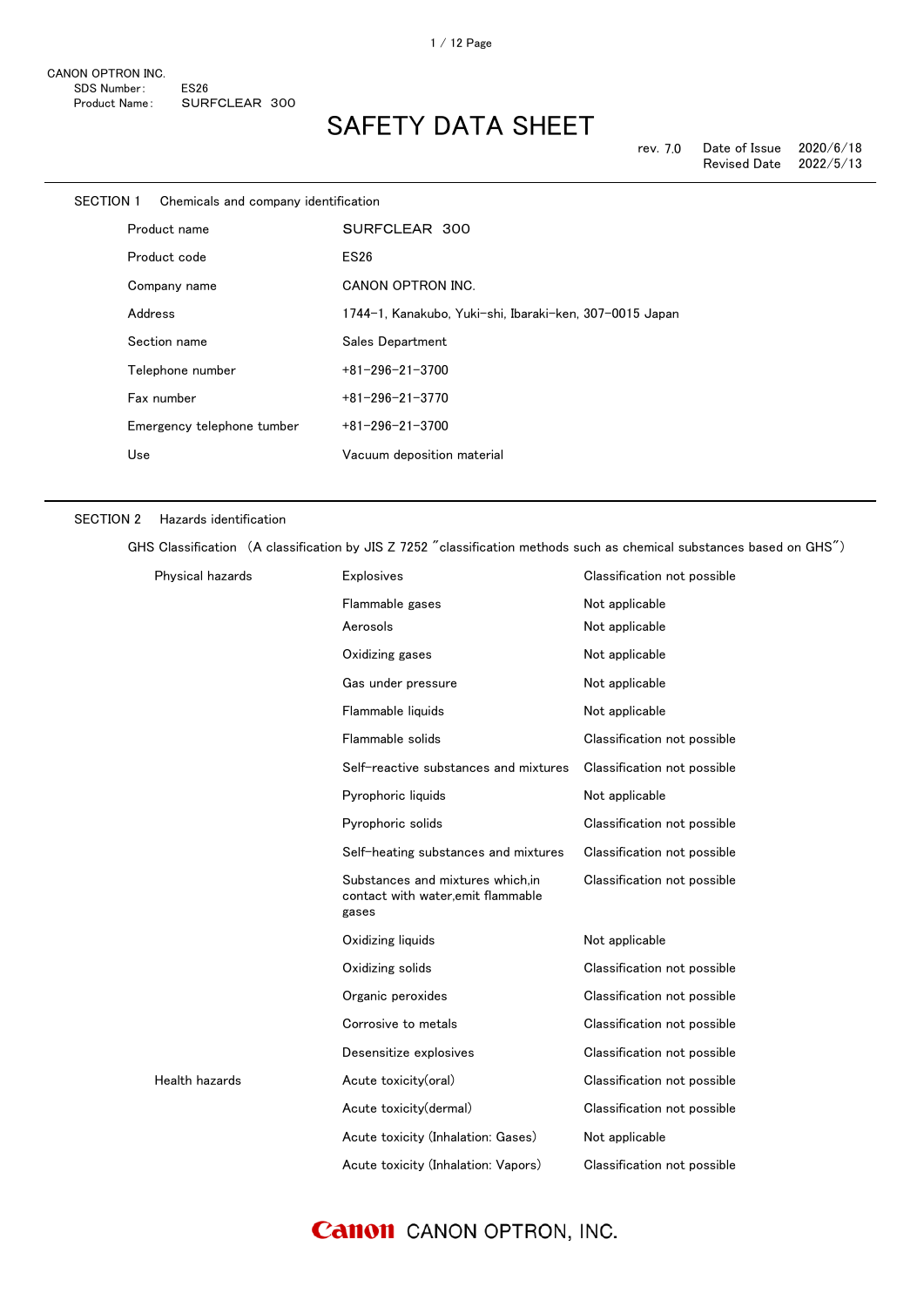|                       | Acute toxicity (Inhalation: Dusts and<br>mists)            | Classification not possible |
|-----------------------|------------------------------------------------------------|-----------------------------|
|                       | Skin corrosion/irritation                                  | Classification not possible |
|                       | Serious eye damage/eye irritation                          | Classification not possible |
|                       | Respiratory sensitization                                  | Classification not possible |
|                       | Skin sensitization                                         | Category 1A                 |
|                       | Germ cell mutagenicity                                     | Classification not possible |
|                       | Carcinogenicity                                            | Classification not possible |
|                       | Reproductive toxicity                                      | Classification not possible |
|                       | Reproductive toxicity, effects on or via<br>lactation      | Classification not possible |
|                       | Specific target organ toxicity (single<br>exposure)        | Category 1                  |
|                       | Specific target organ toxicity (repeated<br>exposure)      | Classification not possible |
|                       | Aspiration hazard                                          | Classification not possible |
| Environmental hazards | Hazardous to the aquatic environment<br>Short-term(acute)  | Classification not possible |
|                       | Hazardous to the aquatic environment<br>Long-term(chronic) | Classification not possible |
|                       | Hazardous to the ozone layer                               | Classification not possible |

Label elements

感嘆符 健康有害性 hazard Pictograms **Exclamation** Health Hazard

Signal word **Danger** 

Dangerous goods hazard information

May cause an allergic skin reaction. May cause respiratory irritation. Causes damage to organs Digestive organs.

Precautionary statements

#### **Canon** CANON OPTRON, INC.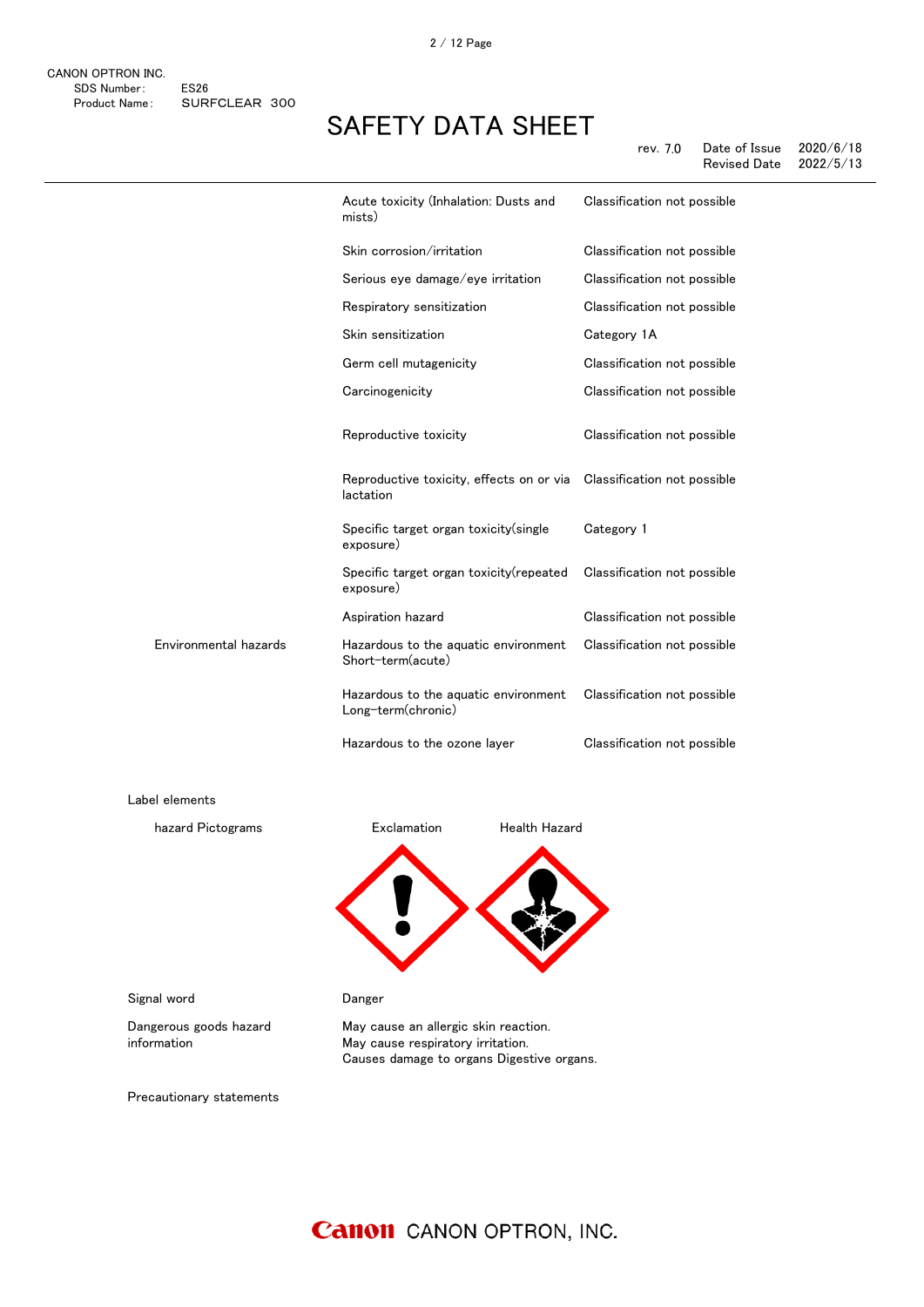CANON OPTRON INC. SDS Number: ES26 Product Name: SURFCLEAR 300

# SAFETY DATA SHEET

rev. 7.0 Date of Issue 2020/6/18 Revised Date

|            | 【Safety measures】    | Do not breathe dust/fume/gas/mist/vapours/spray.<br>Avoid breathing dust/fume/gas/mist/vapours/spray.<br>Wash hands thoroughly after handling.<br>Do not eat, drink or smoke when using this product.<br>Use only outdoors or in a well-ventilated area.<br>Contaminated work clothing should not be allowed out of the workplace.<br>Wear Protective glovess/protective clothing/eye protection/face protection.        |
|------------|----------------------|--------------------------------------------------------------------------------------------------------------------------------------------------------------------------------------------------------------------------------------------------------------------------------------------------------------------------------------------------------------------------------------------------------------------------|
|            | [First-aid measures] | IF ON SKIN: Wash with plenty of soap and water.<br>IF INHALED: Remove person to fresh air and keep comfortable for breathing.<br>If exposed or concerned: Call a poison center or doctor/physician.<br>Call poison center or doctor/physician if you feel unwell.<br>Specific treatment.<br>If skin irritation or rash occurs: Get medical advice/attention.<br>Take off contaminated clothing and wash it before reuse. |
| [Storage]  |                      | Store in a well-ventilated place. Keep container tightly closed.<br>Store locked up.                                                                                                                                                                                                                                                                                                                                     |
| [Disposal] |                      | Dispose of contents/container in accordance with national regulations.                                                                                                                                                                                                                                                                                                                                                   |
|            | 【Other hazards】      |                                                                                                                                                                                                                                                                                                                                                                                                                          |

#### SECTION 3 Composition/information on ingredients

| Substance/Mixture                       | Mixture                                                                                                                                                                                                             |                                                                  |                                                                             |  |
|-----------------------------------------|---------------------------------------------------------------------------------------------------------------------------------------------------------------------------------------------------------------------|------------------------------------------------------------------|-----------------------------------------------------------------------------|--|
| Chemical name                           | Copper                                                                                                                                                                                                              | Iron                                                             | Fluoroalkylether                                                            |  |
| Chemical formula                        | Cu                                                                                                                                                                                                                  | Fe                                                               | Fluoroalkylether                                                            |  |
| Concentration or concentration<br>range |                                                                                                                                                                                                                     | 99.9% or more is a mixture of copper, iron and Fluoroalkylether. |                                                                             |  |
| CAS No.                                 | 7440-50-8                                                                                                                                                                                                           | $7439 - 89 - 6$                                                  | Confidential-15                                                             |  |
| <b>TSCA Inventry</b>                    | Copper                                                                                                                                                                                                              | Iron                                                             | No data available                                                           |  |
| EINECS number                           | $231 - 159 - 6$                                                                                                                                                                                                     | $231 - 096 - 4$                                                  | No data available                                                           |  |
| Radioactive information                 |                                                                                                                                                                                                                     | reason that ionizing radiation would be generated.               | Radioactive substances are not used as the material. Therefore, there is no |  |
| <b>SECTION 4</b><br>First aid measures  |                                                                                                                                                                                                                     |                                                                  |                                                                             |  |
| Inhalation                              | Remove person to fresh air and keep comfortable for breathing.<br>Get medical advice/attention if you feel unwell.                                                                                                  |                                                                  |                                                                             |  |
| Skin contact                            | Take off immediately all contaminated clothing. Rinse affected areas with<br>water/shower.<br>IF ON SKIN: Wash with plenty of soap and water.<br>If skin irritation or rash occurs: : Get medical advice/attention. |                                                                  |                                                                             |  |
| Eye contact                             | Rinse cautiously with water for several minutes. Remove contact lenses, if<br>present and easy to do. Continue rising.<br>If eye irritation persists: Get medical advice/attention.                                 |                                                                  |                                                                             |  |

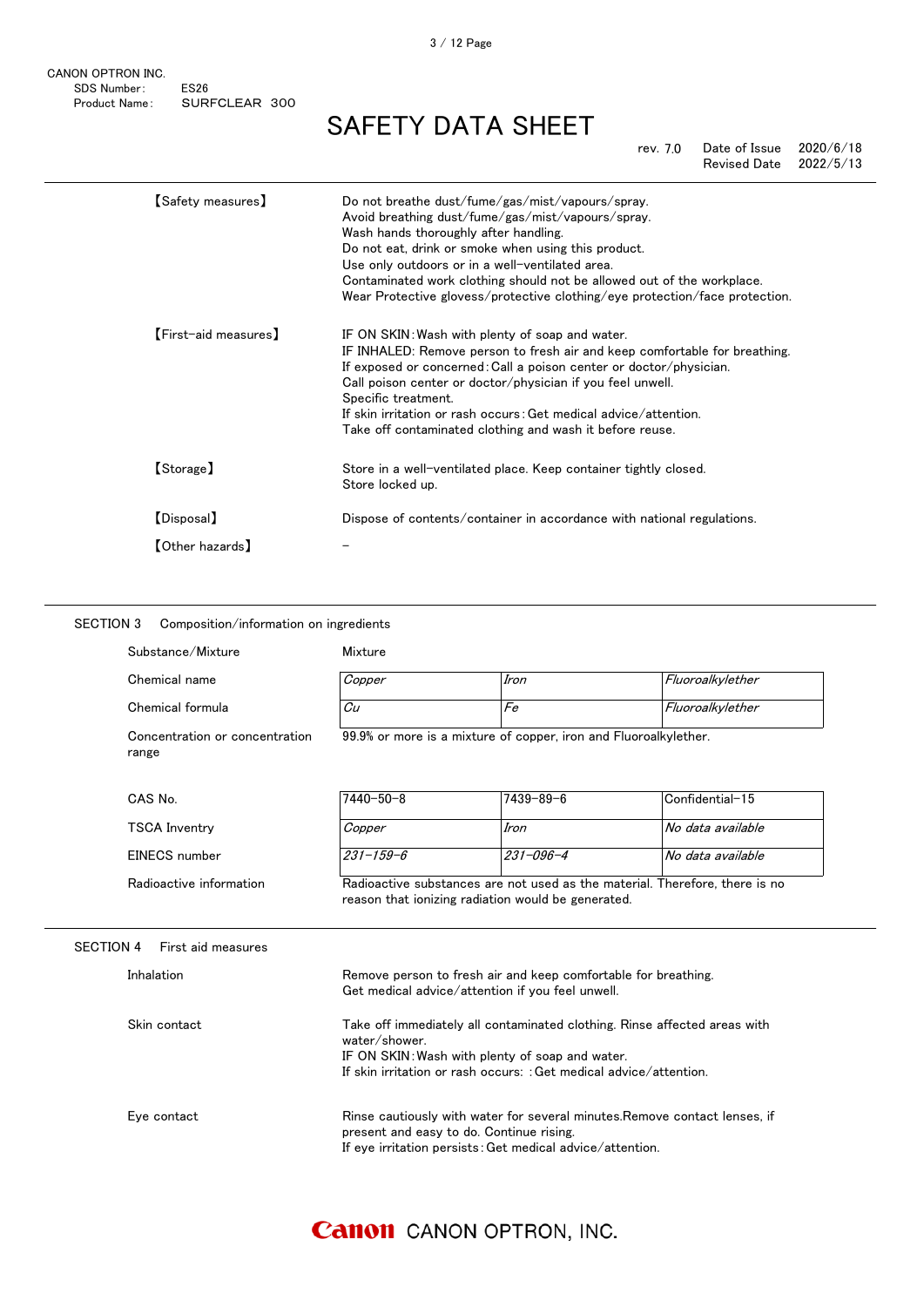rev. 7.0 Date of Issue 2020/6/18

|                  |                                                                            | <b>Revised Date</b><br>2022/5/13                                                                                                                                                                                           |
|------------------|----------------------------------------------------------------------------|----------------------------------------------------------------------------------------------------------------------------------------------------------------------------------------------------------------------------|
|                  | Ingestion                                                                  | Rinse mouth.<br>Get medical advice/attention.                                                                                                                                                                              |
|                  | Most important symptoms and<br>effects, both acute and delayed             | No data available                                                                                                                                                                                                          |
|                  | Protection of first aiders                                                 | Rescuers, wear suitable protective equipment as the situation demands.                                                                                                                                                     |
|                  | Special precautions for physicians                                         | No data available                                                                                                                                                                                                          |
| <b>SECTION 5</b> | Firefighting measures                                                      |                                                                                                                                                                                                                            |
|                  | Suitable extinguishing media                                               | This product itself is not flammable.                                                                                                                                                                                      |
|                  | Unsuitable extinguishing media                                             | No data available                                                                                                                                                                                                          |
|                  | Specific hazards                                                           | No data available                                                                                                                                                                                                          |
|                  | Specific extinguishing methods                                             | In the case of a fire in the periphery, the portable container is quickly moved to a<br>safe place.                                                                                                                        |
|                  | Special protective equipment for<br>firefighters                           | Wear suitable protective equipment (gloves, glasses and a mask) in fire-fighting.                                                                                                                                          |
| <b>SECTION 6</b> | Accidental release measures                                                |                                                                                                                                                                                                                            |
|                  | Personal precautions, protective<br>equipment, and emergency<br>procedures | Protection equipment (specified as those in which the properties of the product<br>are suitable) worn during operation so that airborne droplets, etc., do not adhere<br>to the skin and dusts and gases are not absorbed. |
|                  | Environmental precautions                                                  | The leakage may not directly flow into rivers or sewage.                                                                                                                                                                   |
|                  | Methods and material for<br>containment and cleaning up                    | The leaked material is scooped up, or swept up and gathered to be recovered in<br>a paper bag or a drum.<br>After recovery, a small amount of the residue is absorbed in sediment, sawdust,<br>etc.                        |
|                  | Secondary disaster prevention<br>measures                                  | No data                                                                                                                                                                                                                    |
| <b>SECTION 7</b> | Handling and storage                                                       |                                                                                                                                                                                                                            |
|                  | Precautions for safe handling                                              |                                                                                                                                                                                                                            |
|                  | Technical measures                                                         | Take measures for equipment as described in "8. Exposure controls/personal<br>protection" and wear protective equipment.                                                                                                   |
|                  | Safety handling precautions                                                | Handling work must be practiced in a room where there is a local or total<br>ventilation facility.                                                                                                                         |
|                  | Avoidance of contact                                                       | Refer to "10. Stability and reactivity."                                                                                                                                                                                   |
|                  | Hygiene measures                                                           | Wash hands thoroughly after handling.<br>Do not eat, drink or smoke when using this product.                                                                                                                               |
|                  | Conditions for safe storage,<br>including any incompatibilities            |                                                                                                                                                                                                                            |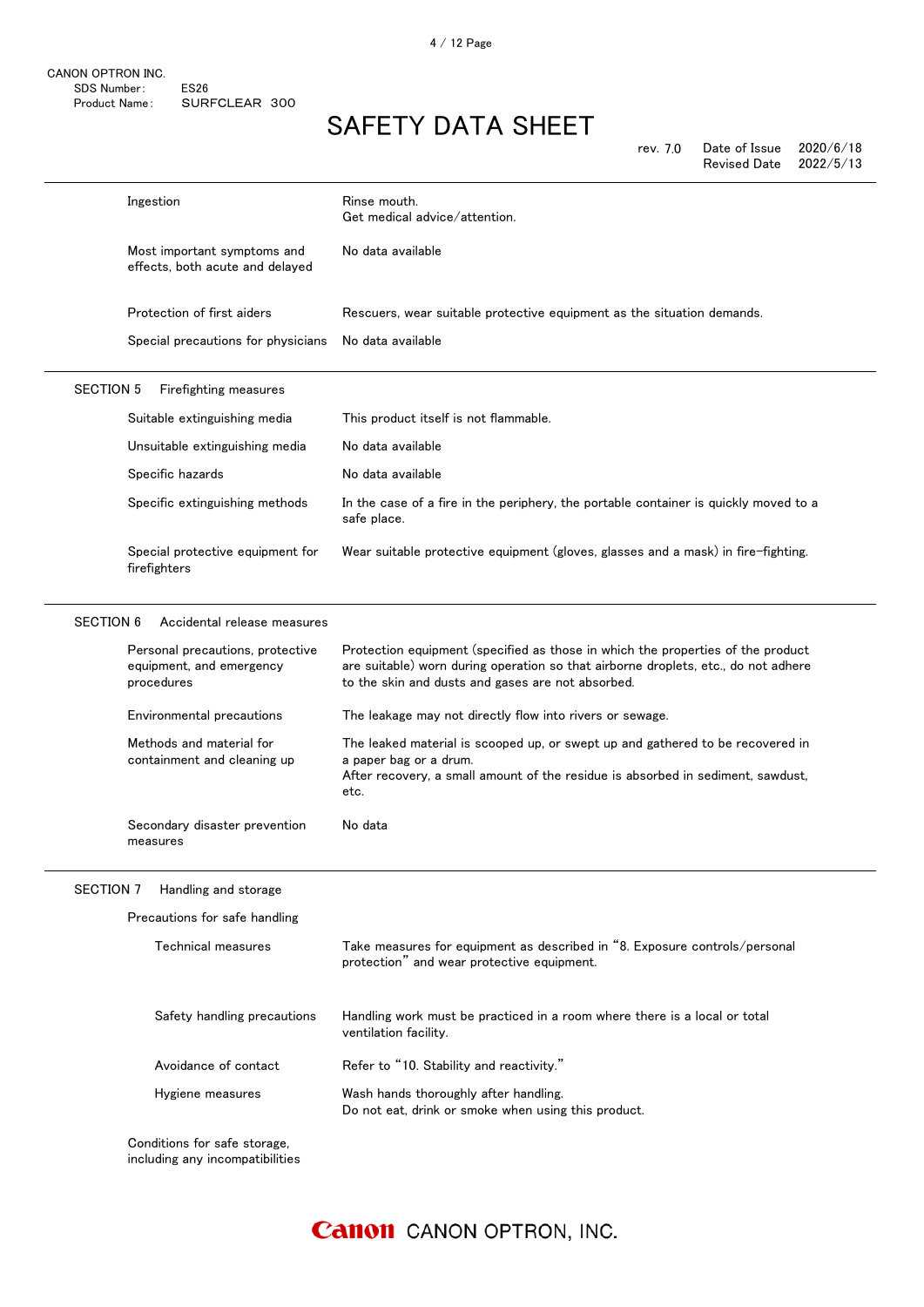|                  |                                                                             |                                                                                       | ______________    |          |                     |           |
|------------------|-----------------------------------------------------------------------------|---------------------------------------------------------------------------------------|-------------------|----------|---------------------|-----------|
|                  |                                                                             |                                                                                       |                   | rev. 7.0 | Date of Issue       | 2020/6/18 |
|                  |                                                                             |                                                                                       |                   |          | <b>Revised Date</b> | 2022/5/13 |
|                  | Safe storage conditions                                                     | Store in a well-ventilated place. Keep container tightly closed.<br>Store locked up.  |                   |          |                     |           |
|                  | Safety packaging material                                                   | No data available                                                                     |                   |          |                     |           |
| <b>SECTION 8</b> | Exposure controls/personal protection                                       |                                                                                       |                   |          |                     |           |
|                  |                                                                             | Cu                                                                                    | <u>Fe</u>         |          | Fluoroalkylether    |           |
|                  | Permissible concentration                                                   |                                                                                       |                   |          |                     |           |
|                  | <b>ACGIH</b>                                                                | $TWA$ 0.2 mg/ $m^3$ (Hume),<br>TWA 1 mg/m <sup>3</sup> (dust, mist)<br>(2013 Edition) | No data available |          | No data available   |           |
|                  | Appropriate engineering controls                                            | Use sealed devices, equipment, or a local exhaust ventilation as much as<br>possible. |                   |          |                     |           |
|                  | Individual protection measures,<br>such as personal protective<br>equipment |                                                                                       |                   |          |                     |           |
|                  | Respiratory protection                                                      | Dustproof mask                                                                        |                   |          |                     |           |
|                  | Hand protection                                                             | Protective gloves                                                                     |                   |          |                     |           |
|                  | Eye/face protection                                                         | Dust-proof glasses                                                                    |                   |          |                     |           |

#### SECTION 9 Physical and chemical properties

|  |  |  |  |  |  |  | Appearance |
|--|--|--|--|--|--|--|------------|
|--|--|--|--|--|--|--|------------|

| Physical state | Solid                |
|----------------|----------------------|
| Form           | Cup or fibrous form  |
| Colour         | Copper and dark grey |
| Odour          | None                 |

Skin protection **Protective clothing** 

 $\mathcal{C}u$ 

Fe Fluoroalkylether

| Melting point/freezing point                                | $1083^{\circ}C$   | $1535^{\circ}C$   | No data available                                                                   |
|-------------------------------------------------------------|-------------------|-------------------|-------------------------------------------------------------------------------------|
| Boiling point or initial boiling point<br>and boiling range | $2595^{\circ}$ C  | $2730^{\circ}C$   | 168.8 $F(76^{\circ}C)$<br>(Fluoroalkylether)                                        |
| Flammability                                                | No data available | No data available | No data available                                                                   |
| Upper/lower flammability or<br>explosive limits             | No data available | No data available | <i>LEL:210g/m</i><br>(Fluoroalkylether)<br><i>UEL:1070g/m</i><br>(Fluoroalkylether) |
| Flash point                                                 | No data available | No data available | Not applicable                                                                      |
| Auto-ignition temperature                                   | No data available | No data available | No data available                                                                   |

#### **Canon** CANON OPTRON, INC.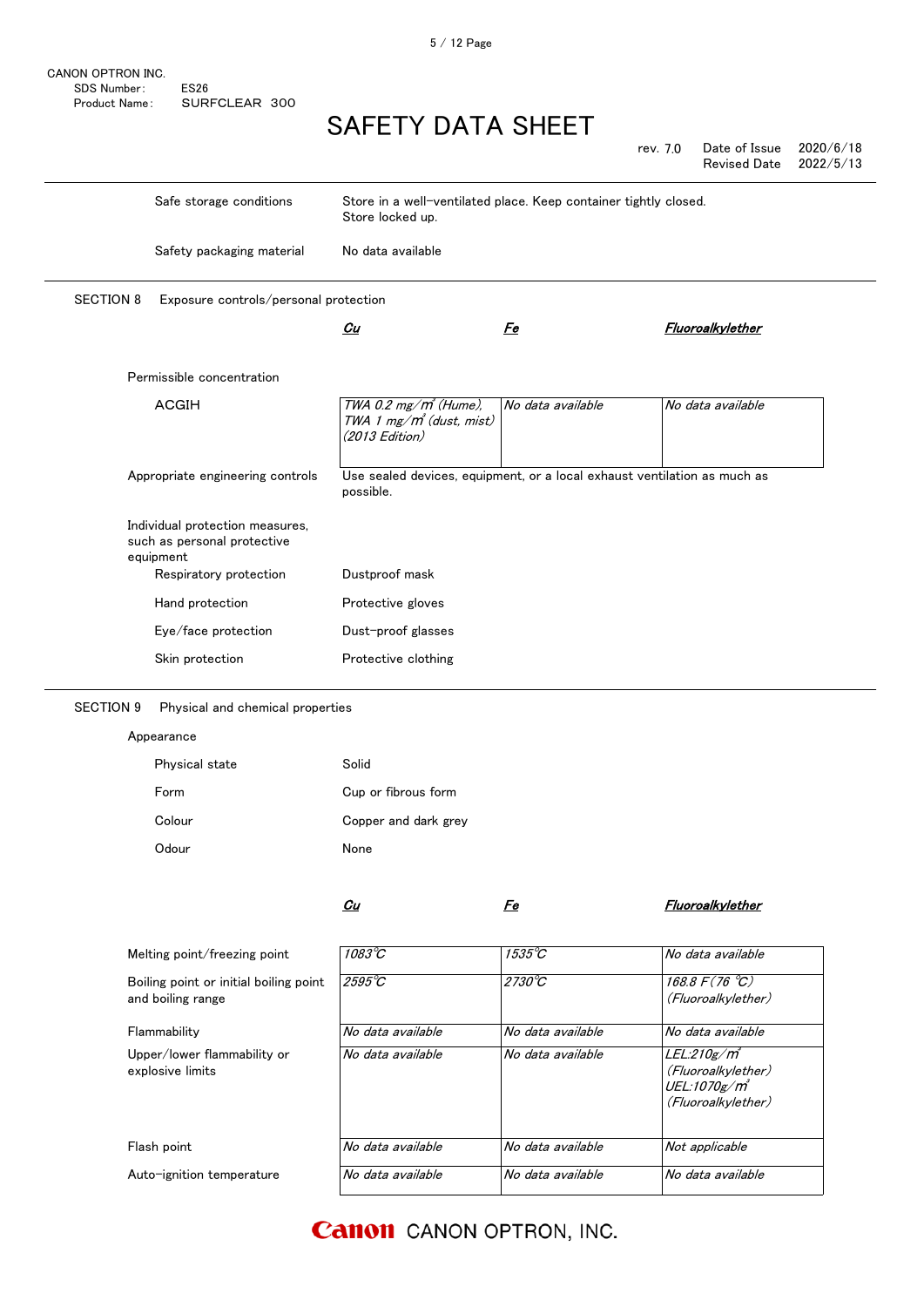rev. 7.0 Date of Issue 2020/6/18 Revised Date 2022/5/13

| Decomposition temperature                  | No data available                                                 | No data available                         | No data available           |
|--------------------------------------------|-------------------------------------------------------------------|-------------------------------------------|-----------------------------|
| рH                                         | No data available                                                 | No data available                         | Immeasurable                |
| Kinematic viscosity                        | No data available                                                 | No data available                         | $1$ mm2/s (25 $^{\circ}$ C) |
| Solubility                                 |                                                                   |                                           |                             |
| Water                                      | Insoluble                                                         | <b>Insoluble</b>                          | Insoluble                   |
| Other solvents                             | It gradually dissolve in an<br>ammonium solution. :<br>HSDB(2013) | $\overline{\mathsf{a}}$ No data available | No data available           |
| Partition coefficient: n-<br>octanol/water | No data available                                                 | No data available                         | Not applicable              |
| Vapour pressure                            | 1 mm Hg at $1628^{\circ}$ C:<br><i>HSDB(2013)</i>                 | No data available                         | 14kPa (Fluoroalkylether)    |
| Density and/or relative density            | $8.94$ g $/cm$ : HSDB $(2013)$                                    | 7.86                                      | $1.47(25^{\circ}\text{C})$  |
| (Density)                                  |                                                                   |                                           |                             |
| Relative vapor density                     | No data available                                                 | No data available                         | 9.1 (Fluoroalkylether)      |
| Particle characteristics                   | No data available                                                 | No data available                         | No data available           |
| Other information                          | No data available                                                 | No data available                         | No data available           |

SECTION 10 Stability and reactivity

 $\mathcal{L}u$ 

#### Fe Fluoroalkylether

| Reactivity                         | Turns green upon<br>exposure to humid air.<br>Compounds sensitive to<br>shock are formed by<br>acetylene compounds,<br>ethylene oxides, and<br>azides | No data available                              | No hazardous reaction<br>known under normal<br>condition of use, storage<br>and transport. |
|------------------------------------|-------------------------------------------------------------------------------------------------------------------------------------------------------|------------------------------------------------|--------------------------------------------------------------------------------------------|
| Chemical stability                 | Turns green upon<br>exposure to humid air.<br>Compounds sensitive to<br>shock are formed by<br>acetylene compounds,<br>ethylene oxides, and<br>azides | Slowly oxidizes in the<br>atmosphere.          | Stable at normal<br>conditions                                                             |
| Possibility of hazardous reactions | Reacts with oxides<br>(chlorates, bromates, and<br>iodates, etc.), so there is<br>a risk of explosion                                                 | Produces rust when in<br>presence of humidity. | Hazardous polymerization<br>does not occur                                                 |
| Conditions to avoid                | Contact with humidity and High temperature,<br>hazardous reactive<br>materials.                                                                       | humidity, and flame                            | No data available                                                                          |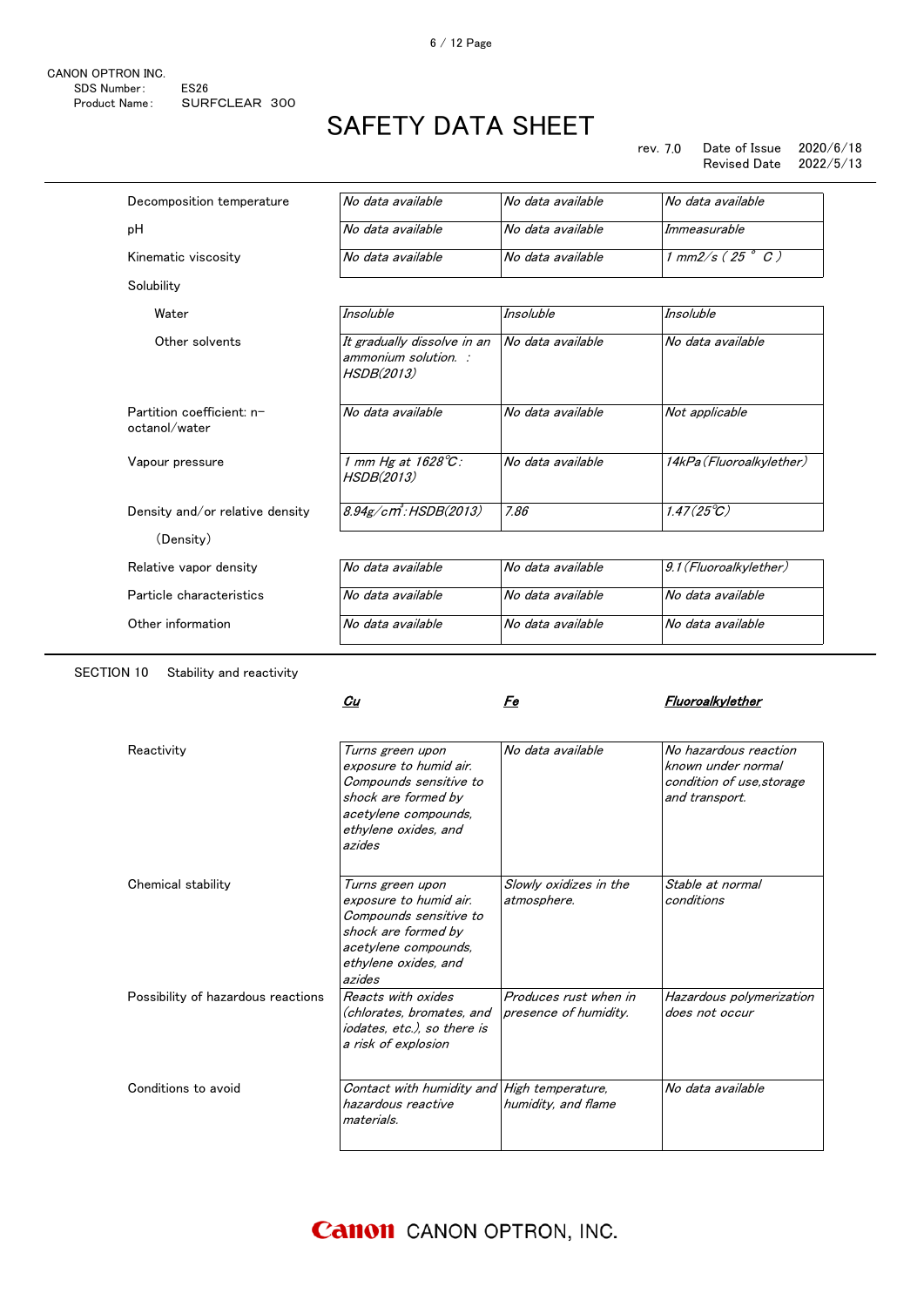| CANON OPTRON INC. |               |  |
|-------------------|---------------|--|
| SDS Number:       | <b>FS26</b>   |  |
| Product Name:     | SURFCLEAR 300 |  |

#### rev. 7.0 Date of Issue 2020/6/18 Revised Date 2022/5/13

| Incompatible materials           | Acetylene compounds,<br>ethylene oxides, azides,<br>and oxidants (chlorate,<br>bromate, iodate, etc) | Strong acids and ammonia Strong oxidants, water, | acids, and alkalines                                                                                                                                                                                                                                                                                                          |
|----------------------------------|------------------------------------------------------------------------------------------------------|--------------------------------------------------|-------------------------------------------------------------------------------------------------------------------------------------------------------------------------------------------------------------------------------------------------------------------------------------------------------------------------------|
| Hazardous decomposition products | Carbon monoxide, carbon<br>dioxide, and copper fumes<br>produced by combustion.                      | No data available                                | Thermal breakdown of<br>this product during fire or<br>very high heat condition<br>may evolve the following<br>hazardous decomposition<br>product.<br>hazardous decomposition<br>gases including hydrogen<br>fluoride, carbonyl<br>difluoride, carbon<br>monoxide, low molecular<br>weight fluorocarbons,<br>silicon dioxide. |

SECTION 11 Toxicological information

|                                                 | Cu                     | Fe                                                                                                                                                                      | Fluoroalkylether  |
|-------------------------------------------------|------------------------|-------------------------------------------------------------------------------------------------------------------------------------------------------------------------|-------------------|
| Acute toxicity(oral)                            | No data available      | Oral administration in rat:<br>LD50: 30 g/kg,<br>Intraperitoneal<br>administration in rat:<br>LDLo: 20 mg/kg<br>Oral administration in<br>guinea pig: LD50: 20<br>mg/kg | No data available |
| Acute toxicity(dermal)                          | No data available      | No data available                                                                                                                                                       | No data available |
| Acute toxicity (Inhalation: Gases)              | Solid (GHS definition) | No data available                                                                                                                                                       | No data available |
| Acute toxicity (Inhalation:<br>Vapours)         | Solid (GHS definition) | No data available                                                                                                                                                       | No data available |
| Acute toxicity (Inhalation: Dusts<br>and mists) | No data available      | No data available                                                                                                                                                       | No data available |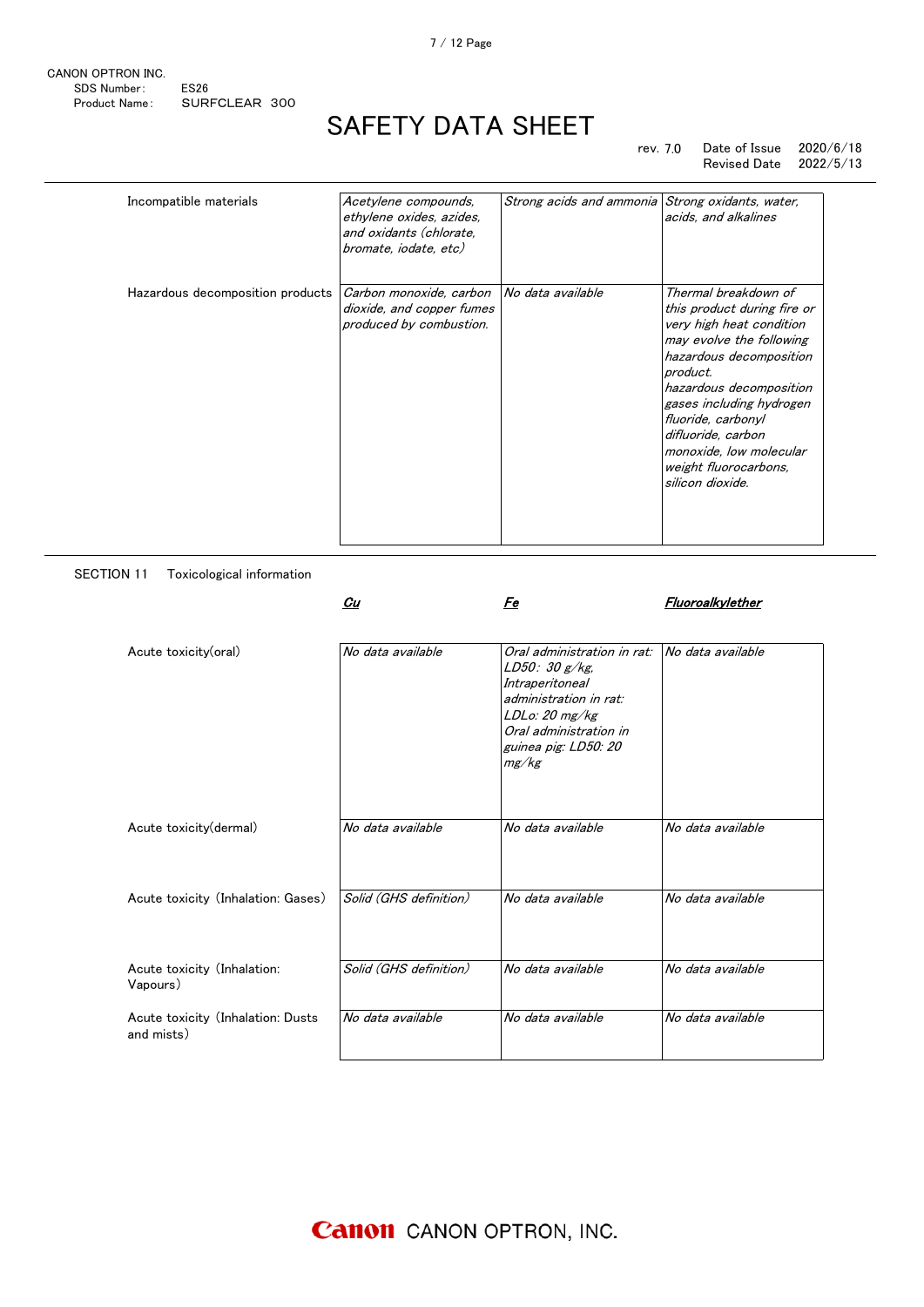CANON OPTRON INC. SDS Number: ES26<br>Product Name: SUR SURFCLEAR 300

## SAFETY DATA SHEET

rev. 7.0 Date of Issue 2020/6/18 Revised Date 2022/5/13

| Skin corrosion/irritation         | Classification not possible No data available<br>due to lack of data. |                   | No data available |
|-----------------------------------|-----------------------------------------------------------------------|-------------------|-------------------|
|                                   | Besides, it is described in<br>PATTY (6th, 2012) that                 |                   |                   |
|                                   | contact dermatitis                                                    |                   |                   |
|                                   | associated with copper                                                |                   |                   |
|                                   | has been reported, but<br>few cases of dermatitis                     |                   |                   |
|                                   | caused by copper metal                                                |                   |                   |
|                                   | or its compounds occur in                                             |                   |                   |
|                                   | the industry.                                                         |                   |                   |
| Serious eye damage/irritation     | No data available                                                     | No data available | No data available |
| Respiratory or skin sensitization | It was classified in                                                  | No data available | No data available |
|                                   | Category 1A because the                                               |                   |                   |
|                                   | Japan Society for                                                     |                   |                   |
|                                   | Occupational Health                                                   |                   |                   |
|                                   | (JSOH) classified copper                                              |                   |                   |
|                                   | and its compounds as                                                  |                   |                   |
|                                   | occupational skin                                                     |                   |                   |
|                                   | sensitizers Group 2<br>(Recommendation of                             |                   |                   |
|                                   | Occupational Exposure                                                 |                   |                   |
|                                   | Limits (Japan Society For                                             |                   |                   |
|                                   | Occupational Health                                                   |                   |                   |
|                                   | (JSOH), 2012)), and it                                                |                   |                   |
|                                   | applies to this substance                                             |                   |                   |
|                                   | (OEL Documentations                                                   |                   |                   |
|                                   | <i>(Sensitization</i>                                                 |                   |                   |
|                                   | classification) (Japan<br>Society For Occupational                    |                   |                   |
|                                   | Health (JSOH, May 26,<br>2010))).                                     |                   |                   |
| Germ cell mutagenicity            | No data available                                                     | No data available | No data available |
| Carcinogenicity                   | It was classified as                                                  | No data available | No data available |
|                                   | "Classification not                                                   |                   |                   |
|                                   | possible" because the                                                 |                   |                   |
|                                   | U.S. EPA classified it in I<br>(IRIS (2005)). The                     |                   |                   |
|                                   | category was revised                                                  |                   |                   |
|                                   | according to the revised                                              |                   |                   |
|                                   | GHS classification                                                    |                   |                   |
|                                   | guidance for the                                                      |                   |                   |
|                                   | Japanese government.                                                  |                   |                   |
| Reproductive toxicity             | No data available                                                     | No data available | No data available |
|                                   |                                                                       |                   |                   |
|                                   |                                                                       |                   |                   |
|                                   |                                                                       |                   |                   |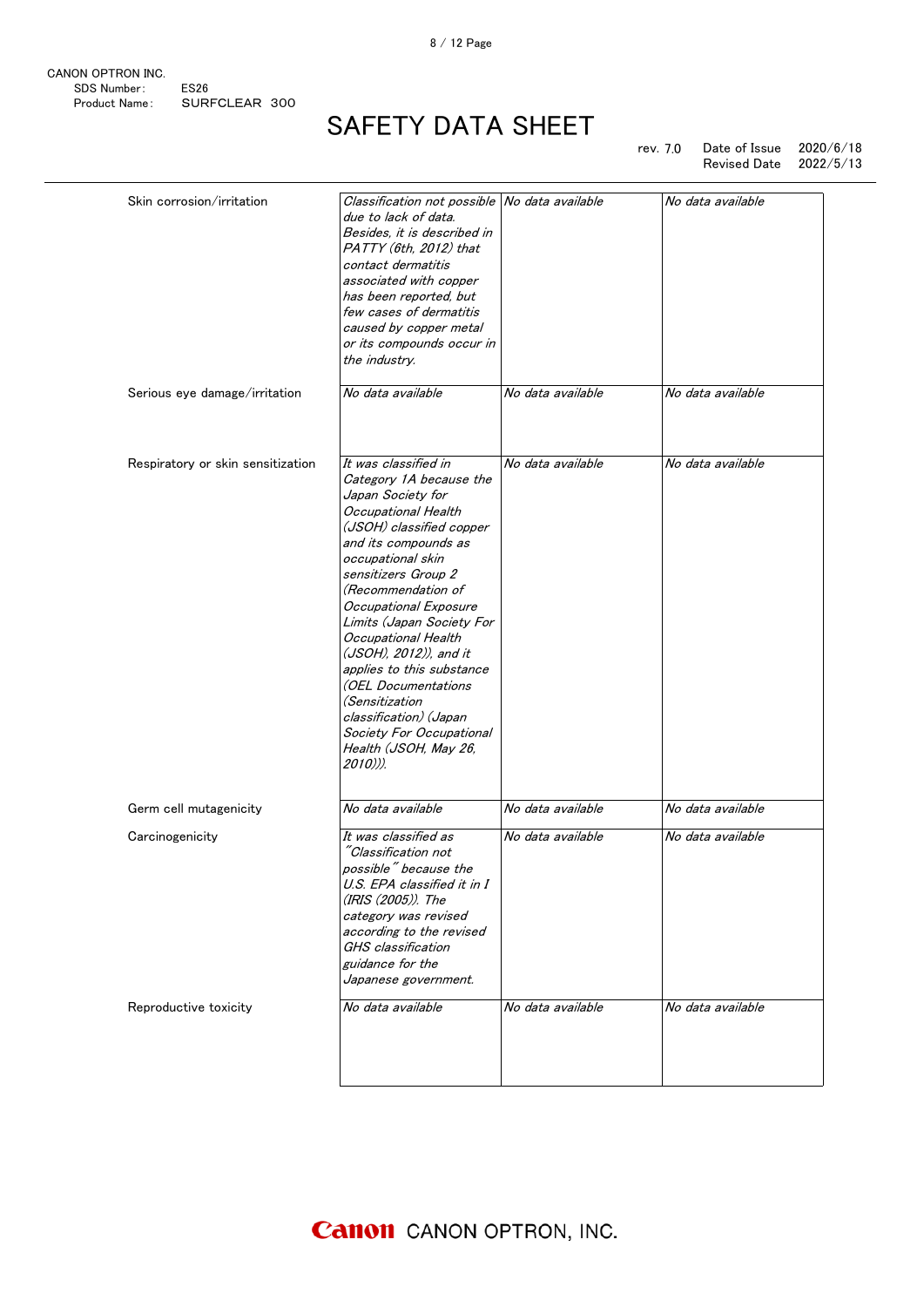9 / 12 Page

| CANON OPTRON INC. |                  |  |
|-------------------|------------------|--|
| SDS Number:       | FS <sub>26</sub> |  |
| Product Name:     | SURFCLEAR 300    |  |

# SAFETY DATA SHEET

rev. 7.0 Date of Issue 2020/6/18 Revised Date 2022/5/13

| Specific target organ toxicity(single From the knowledge in |                                 | No data available | No data available |
|-------------------------------------------------------------|---------------------------------|-------------------|-------------------|
| exposure)                                                   | humans in EHC (1998),           |                   |                   |
|                                                             | ACGIH (7th, 2001), and          |                   |                   |
|                                                             | ATSDR (2004),                   |                   |                   |
|                                                             | respiratory symptoms            |                   |                   |
|                                                             | (respiratory tract              |                   |                   |
|                                                             | <i>irritation)</i> are the main |                   |                   |
|                                                             | acute toxic signs in the        |                   |                   |
|                                                             | inhalation route. As for        |                   |                   |
|                                                             | oral exposure, it is            |                   |                   |
|                                                             | described that digestive        |                   |                   |
|                                                             | symptoms (nausea,               |                   |                   |
|                                                             | vomiting, abdominal pain,       |                   |                   |
|                                                             | etc.) were observed after       |                   |                   |
|                                                             | the ingestion of drinking-      |                   |                   |
|                                                             | water and others                |                   |                   |
|                                                             | containing high copper          |                   |                   |
|                                                             | concentrations, and there       |                   |                   |
|                                                             | are numerous reports            |                   |                   |
|                                                             | that nausea and vomiting        |                   |                   |
|                                                             | mainly occurred. Other          |                   |                   |
|                                                             | than these, it is reported      |                   |                   |
|                                                             | in EHC that inhalation          |                   |                   |
|                                                             | exposure caused                 |                   |                   |
|                                                             | hepatomegaly, but the air       |                   |                   |
|                                                             | levels were very high, and      |                   |                   |
|                                                             | it is described in ATSDR        |                   |                   |
|                                                             | that liver lesions from         |                   |                   |
|                                                             | acute copper poisoning          |                   |                   |
|                                                             | are rare except for             |                   |                   |
|                                                             | specific diseases               |                   |                   |
|                                                             | (Wilson's disease, etc.).       |                   |                   |
|                                                             | Therefore, the liver was        |                   |                   |
|                                                             | not included in the target      |                   |                   |
|                                                             | organs, and it was              |                   |                   |
|                                                             | classified in Category 1        |                   |                   |
|                                                             | (digestive system),             |                   |                   |
|                                                             |                                 |                   |                   |
|                                                             | Category 3 (respiratory         |                   |                   |
|                                                             | tract irritation).              |                   |                   |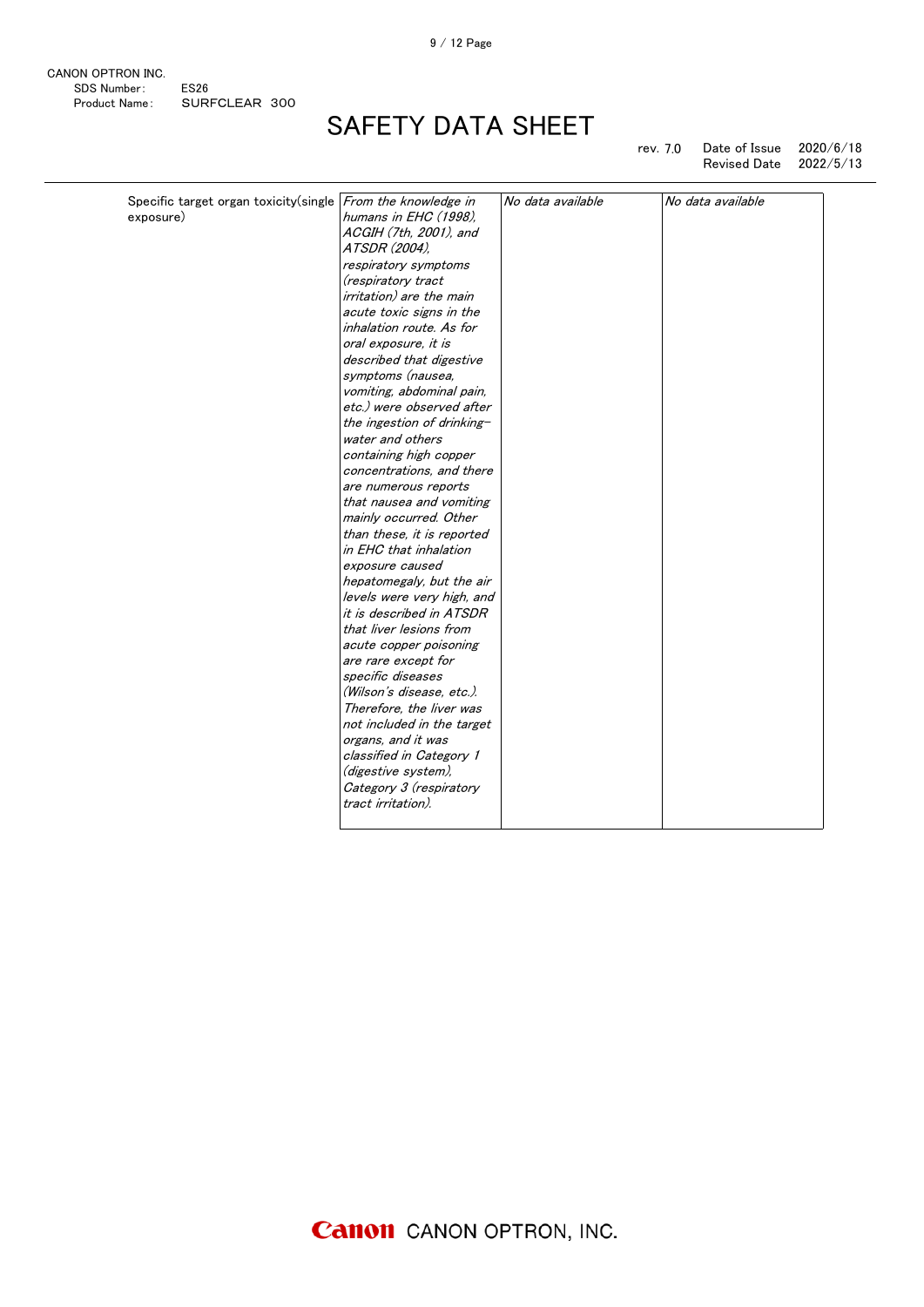CANON OPTRON INC. SDS Number: ES26 Product Name: SURFCLEAR 300

### SAFETY DATA SHEET

rev. 7.0 Date of Issue 2020/6/18 Revised Date

| Specific target organ       | It is reported in EHC         | No data available | No data available |
|-----------------------------|-------------------------------|-------------------|-------------------|
| toxicity(repeated exposure) | (1998), DFGOT vol. 22         |                   |                   |
|                             | (2006) that repeated oral     |                   |                   |
|                             | exposure to copper in         |                   |                   |
|                             | humans caused digestive       |                   |                   |
|                             | symptoms (nausea,             |                   |                   |
|                             | vomiting, abdominal pain,     |                   |                   |
|                             | etc.) and liver disorder      |                   |                   |
|                             | (hepatic failure, cirrhosis). |                   |                   |
|                             | Because digestive             |                   |                   |
|                             | symptoms are nausea,          |                   |                   |
|                             | vomiting, abdominal pain,     |                   |                   |
|                             | etc., they cannot be          |                   |                   |
|                             | regarded as specific          |                   |                   |
|                             | target organ toxicity.        |                   |                   |
|                             | Furthermore, hepatic          |                   |                   |
|                             | failure is reported in only   |                   |                   |
|                             | one case, therefore it was    |                   |                   |
|                             | judged impossible to          |                   |                   |
|                             | generalize it. From the       |                   |                   |
|                             | above, it was classified as   |                   |                   |
|                             | "Classification not           |                   |                   |
|                             | possible."                    |                   |                   |
|                             |                               |                   |                   |
|                             |                               |                   |                   |
| Aspiration hazard           | No data available             | No data available | No data available |
|                             |                               |                   |                   |

SECTION 12 Ecological information

 $\frac{C_{U}}{C_{U}}$ 

#### Fe Fluoroalkylether

| Toxicity                                                       |                                                                         |                   |                   |
|----------------------------------------------------------------|-------------------------------------------------------------------------|-------------------|-------------------|
| Hazardous to the aguatic<br>environment Short-<br>term(acute)  | No data available                                                       | No data available | No data available |
| Hazardous to the aguatic<br>environment Long-<br>term(chronic) | No data available                                                       | No data available | No data available |
| Persistence and degradability                                  | No data available                                                       | No data available | No data available |
| Bioaccumulative potential                                      | No data available                                                       | No data available | No data available |
| Mobility in soil                                               | No data available                                                       | No data available | No data available |
| Hazard to the ozone layer                                      | This substance is not<br>listed in Annexes to the<br>Montreal Protocol. | No data available | No data available |
| Other adverse effects                                          | No data available                                                       | No data available | No data available |

SECTION 13 Disposal considerations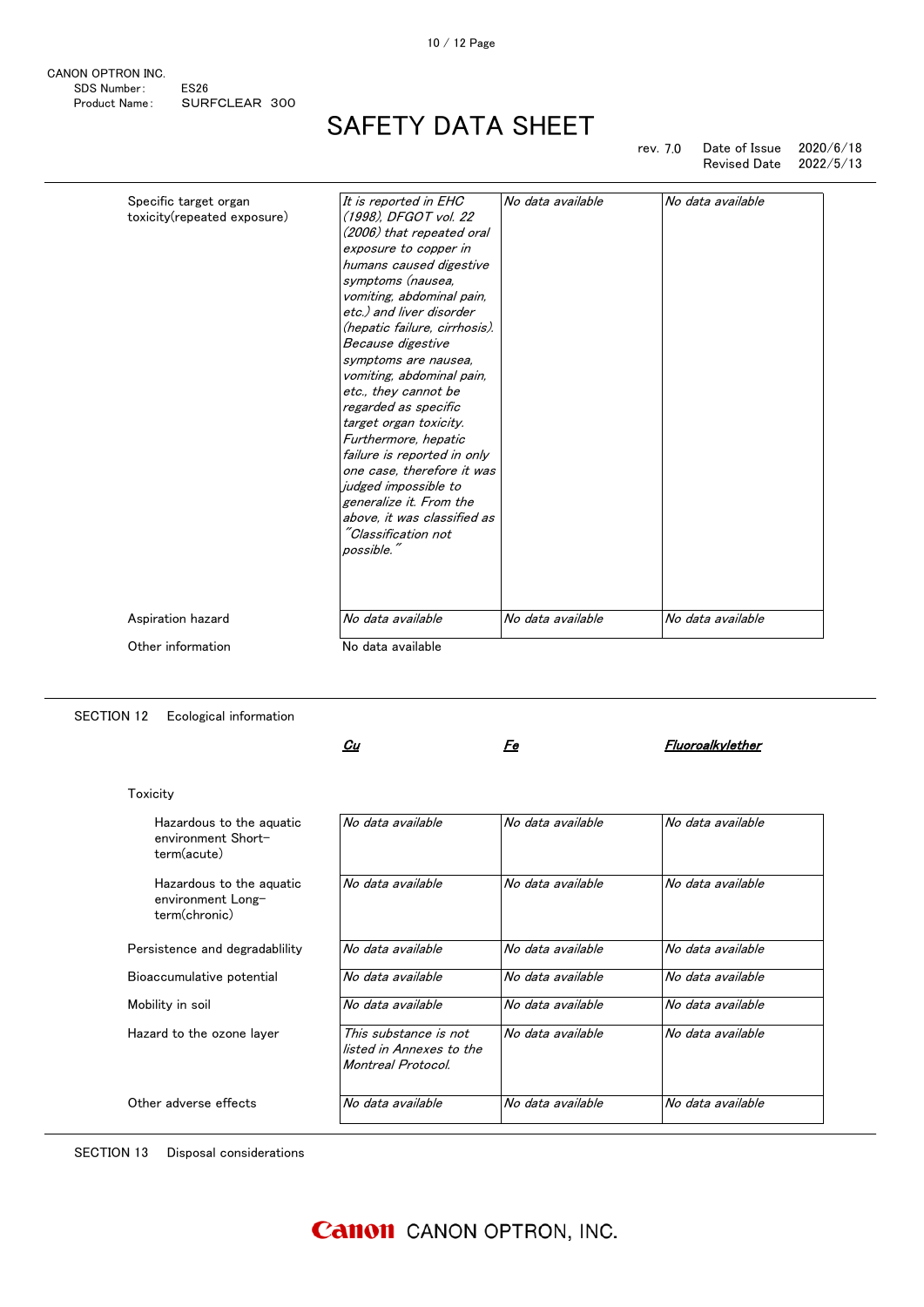| CANON OPTRON INC. |                  |  |
|-------------------|------------------|--|
| SDS Number:       | FS <sub>26</sub> |  |
| Product Name:     | SURFCLEAR 300    |  |

rev. 7.0 Date of Issue 2020/6/18 Revised Date

| Waste treatment methods                                    | Process is contracted to industrial waste disposers who received approval of a<br>prefectural governor.                                                                                                                          |                                                                                                                   |                          |  |
|------------------------------------------------------------|----------------------------------------------------------------------------------------------------------------------------------------------------------------------------------------------------------------------------------|-------------------------------------------------------------------------------------------------------------------|--------------------------|--|
| Contaminated container and<br>contaminated packaging       | The container is recycled after being cleaned, or is appropriately processed<br>according to the standards of related laws and regulations.<br>When disposing of empty containers, the contents should be completely removed.    |                                                                                                                   |                          |  |
| <b>SECTION 14</b><br>Transport information                 |                                                                                                                                                                                                                                  |                                                                                                                   |                          |  |
|                                                            | Cu                                                                                                                                                                                                                               | Fe                                                                                                                | Fluoroalkylether         |  |
| International regulation                                   |                                                                                                                                                                                                                                  |                                                                                                                   |                          |  |
| UN number                                                  | Not applicable                                                                                                                                                                                                                   | 2793                                                                                                              | Not applicable           |  |
| UN proper shipping name                                    | Not applicable                                                                                                                                                                                                                   | FERROUS METAL<br><b>BORINGS, SHAVINGS,</b><br><b>TURNINGS or CUTTINGS</b><br>in a form liable to self-<br>heating | Not applicable           |  |
| UN classification                                          | Not applicable                                                                                                                                                                                                                   | 4.2                                                                                                               | Not applicable           |  |
| Transport hazard class                                     | Not applicable                                                                                                                                                                                                                   | Not applicable                                                                                                    | Not applicable           |  |
| Packing group                                              | Not applicable                                                                                                                                                                                                                   | Ш                                                                                                                 | Not applicable           |  |
| Hazardous to the aquatic<br>environment                    | No data available                                                                                                                                                                                                                | No data available                                                                                                 | No data available        |  |
| Maritime transport in bulk<br>according to IMO instruments | No data available                                                                                                                                                                                                                | No data available                                                                                                 | No data available        |  |
| Japanese lows and regulations                              | Refer to "15. Regulatory<br>information."                                                                                                                                                                                        | Refer to "15. Regulatory<br>information."                                                                         | No data available        |  |
| Special precautions for users                              | When transporting,<br>protect from direct<br>sunlight and take on<br>cargo without breakage of<br>container, corrosion and<br>leakage.<br>Do not transport with<br>food and feedstuffs.<br>Do not stack heavy good<br>thereupon. | No data available                                                                                                 | No data available        |  |
| <b>Special Provisions</b>                                  | $\overline{\phantom{0}}$                                                                                                                                                                                                         | 170                                                                                                               | $\overline{\phantom{0}}$ |  |

SECTION 15 Regulatoly information(Japan)

|                                       | <u>Cu</u>                                                                                | Fe             | Fluoroalkvlether  |
|---------------------------------------|------------------------------------------------------------------------------------------|----------------|-------------------|
| Occupational Safety and Health<br>Law | There is it in the case of $\vert$ Not applicable<br>an application or an<br>application |                | No data available |
| <b>PRTR Law</b>                       | Not applicable                                                                           | Not applicable | No data available |